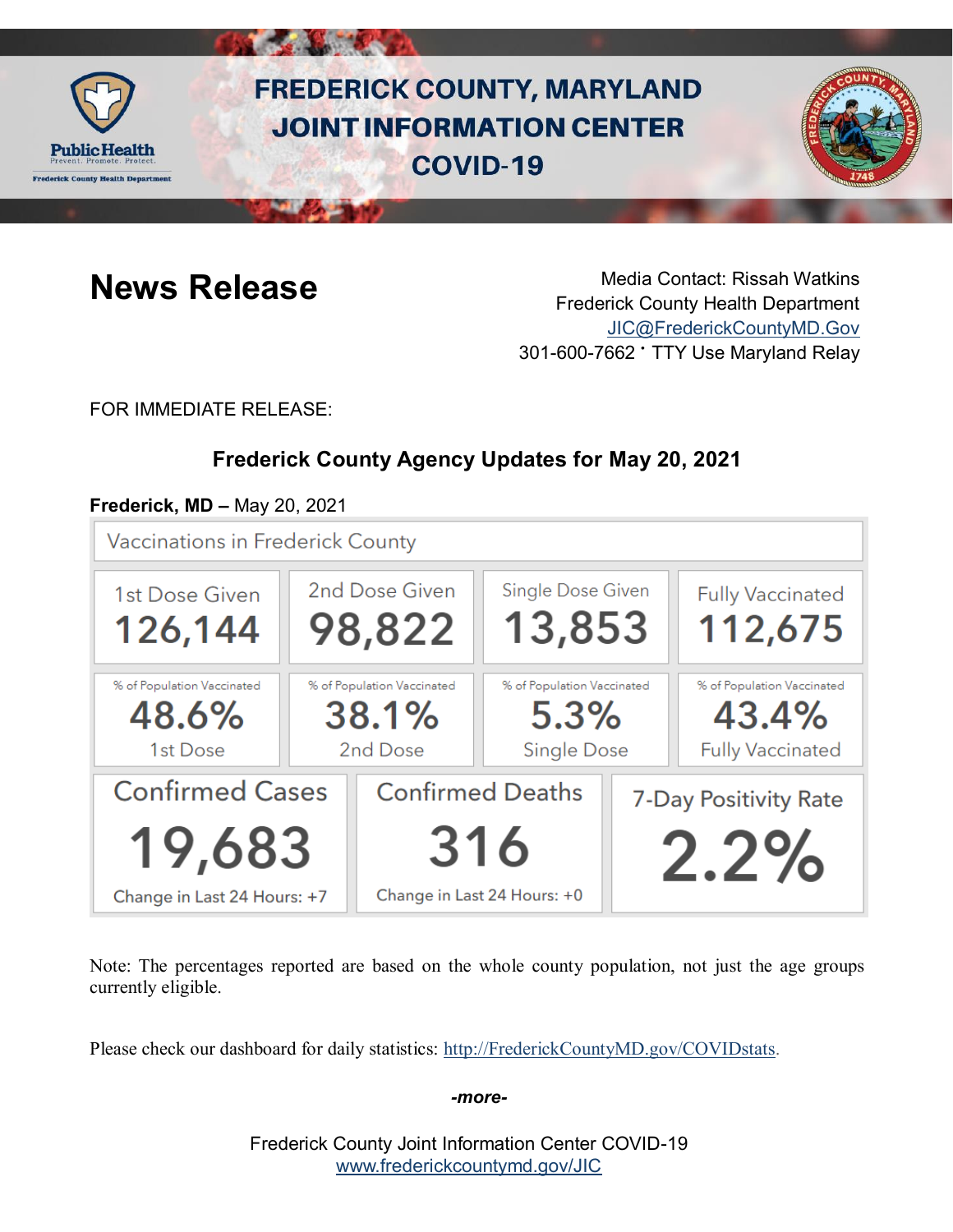

**Page 2/JIC**

# Currently Eligible in Maryland and Frederick County

All Marylanders 12 and older are eligible to get a COVID-19 vaccination. **Please note that only Pfizer is authorized for people 12-17 years old. Children must be accompanied by a parent or guardian.**

# Frederick Vaccination Update

Frederick County Health Department has clinics in a variety of locations throughout the county. This list can be found at [http://frederickcountymd.gov/covidvaccine.](https://t.co/Kpu8oYothe?amp=1) New links are added by Monday.

- **Children 12 years and older are eligible. Children must be accompanied by a parent or guardian to be vaccinated.**
- Schedule an appointment by going to [http://frederickcountymd.gov/covidvaccine](https://t.co/Kpu8oYothe?amp=1) or call 301-600-7900 Monday – Friday, 8am-5pm, or call 301-600-7905 for Spanish.
- Walk-ins will be taken as vaccine supply allows. For a shorter visit and guaranteed vaccination, please schedule an appointment.
- For other dates/times, check out [Frederick Health Hospital](https://www.frederickhealth.org/patients-visitors/coronavirus-covid-19-/schedule-your-covid-19-vaccine/) and other [locations.](https://www.marylandvax.org/appointment/en/clinic/search)

#### Transportation Options to Vaccination Clinics:

*TransIT directions to the Oak Street Clinic***:** To map your specific trip to the clinic using TransIT, use Google Maps and select the bus icon. Add in the to and from locations for travel to receive directions. For assistance with travel planning, please contact TransIT at 301-600-2065 or by email at [transit@frederickcountymd.gov.](mailto:transit@frederickcountymd.gov)

- From Downtown Frederick: Board the  $#51$  Connector at the Transit Center and ride the  $#51$ Connector to the Frederick Towne Mall / Boscovs. At Boscovs, transfer to the #10 Connector and take the #10 Connector to the Himes Ave and Coralberry Ct bus stop. The Oak Street vaccine clinic is just across the street.
- From the Route 40 Area: Board the #40 Connector or the #51 Connector and ride to the Frederick Towne Mall / Boscovs stop. At Boscovs, transfer to the #10 Connector and take the #10 Connector to the Himes Ave and Coralberry Ct bus stop. The Oak Street vaccine clinic is just across the street.
- From Northern Frederick City (Whittier Area): Board the #80 Connector at Whittier Dr across from Weatherburne Way and ride the #80 to Frederick Towne Mall / Boscovs. At Boscovs, transfer to the #10 Connector and take the #10 Connector to the Himes Ave and Coralberry Ct bus stop. The Oak Street vaccine clinic is just across the street.

*LYFT Ride Option:* Those who need a ride to get vaccinated can visit [www.uwfrederick.org/rideunited](http://www.uwfrederick.org/rideunited) for more information or can call 301-600-7900 for English or 301-600-7905 for Spanish. The first \$25 of each one-way ride is completely free to the rider.

*-more-*

Frederick County Joint Information Center COVID-19 [www.frederickcountymd.gov/JIC](https://frederickcountymd.gov/JIC)